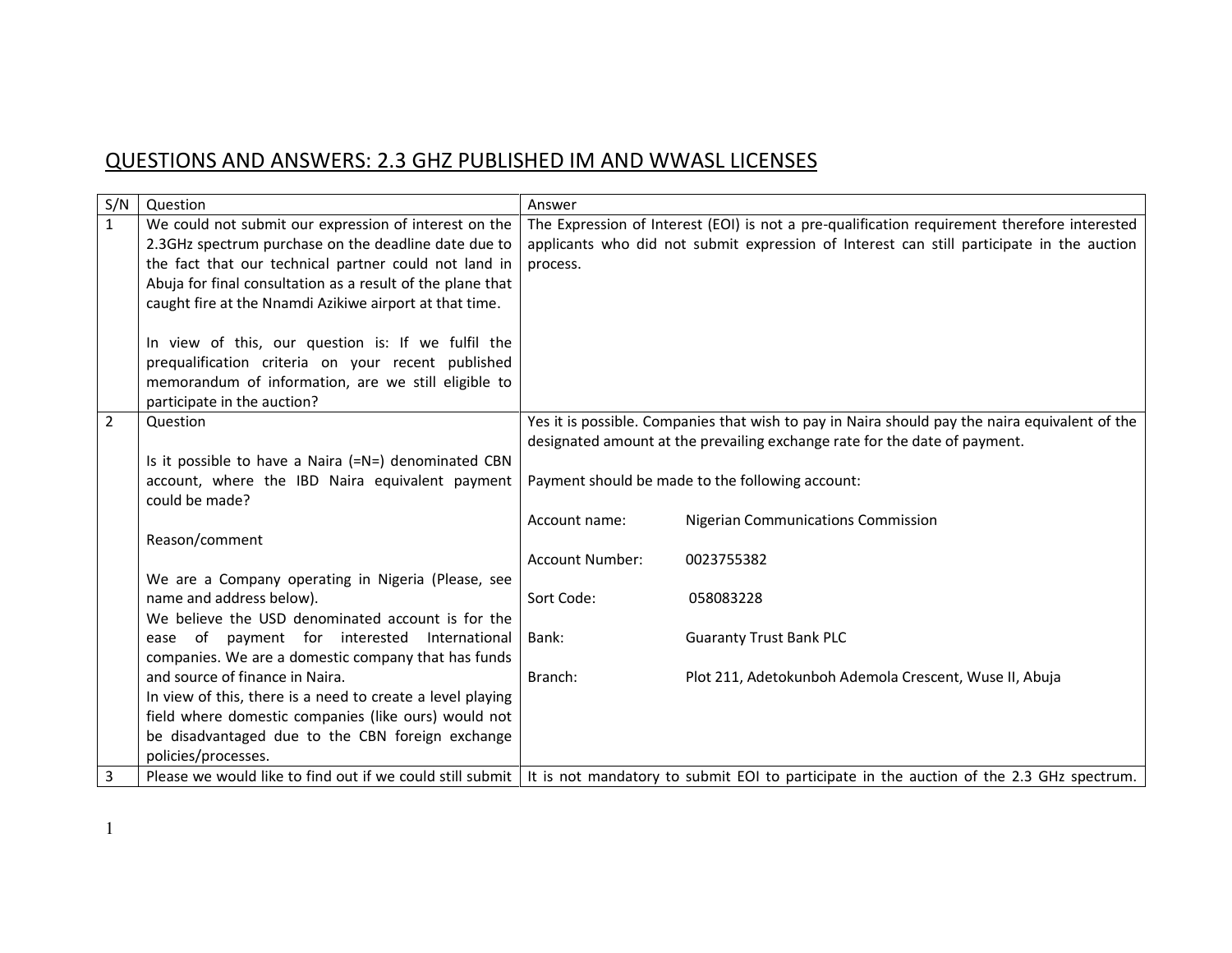| S/N            | Question                                                   | Answer                                                                                        |
|----------------|------------------------------------------------------------|-----------------------------------------------------------------------------------------------|
|                | expression of interest for the 2.3 GHz Spectrum            | Prospective applicants may proceed with the application to participate in the auction in line |
|                | Auction.                                                   | with the timetable and the requirements of the IM                                             |
| 4              | What are the chances of a subsequent license within        | This 30 MHz slot in the 2.3 GHz band is the only available bandwidth in the band. The rest of |
|                | the same frequency range being awarded within the          | the band has been licensed.                                                                   |
|                | stipulated time of the subject license?                    |                                                                                               |
| 5              | Can the awardee through its affiliate company provide      | The Awardee (hereinafter referred to as Licensee) cannot offer service at the retail level.   |
|                | Internet Services at the retail level?                     | However an affiliate of the Licensee may subscribe for the wholesale services of the Licensee |
|                |                                                            | to provide retail services. This will be based on the condition that:                         |
|                |                                                            | 1. There is no discrimination in pricing and service provision in favour of the affiliate     |
|                |                                                            | There must be accounting separation which will be enforced.                                   |
|                |                                                            | The affiliate must have the requisite license from the Commission to provide<br>services.     |
|                |                                                            | 4. The Commission will impose and monitor ownership and control restrictions to               |
|                |                                                            | ensure that the WWASL Licensee does not have the ability (whether acquired                    |
|                |                                                            | through voting power or any agreement or arrangement) to cause the affiliate to               |
|                |                                                            | take or prevent it from taking decision(s). or that may encourage anti competitive            |
|                |                                                            | conduct.                                                                                      |
| 6              | What regulatory over-sight will the NCC impose on the      | The Commission will carry out the same regulatory oversight as applicable to other operators  |
|                | wholesaler?                                                | in the industry.                                                                              |
| $\overline{7}$ | What is the current cost of a Unified Access Service       | The current cost of a full Unified Access Service License (UASL) is three hundred and seventy |
|                | License?                                                   | four million, six hundred thousand naira only (N374.6 million).                               |
| 8              | How much time will the successful bidder have before       | Please refer to Section 4.9.2 of the Information Memorandum (IM)                              |
|                | paying all specified fees associated with receiving the    |                                                                                               |
|                | license?                                                   |                                                                                               |
| 9              | Does the Government (NCC) plan to be involved in           | Please refer to Section 4.4 of the IM.                                                        |
|                | interconnect agreements between wholesaler and             |                                                                                               |
|                | retailers?                                                 |                                                                                               |
| 10             | Has NCC developed the tariff rates for the wholesaler      | The Commission only approves tariff developed and submitted by licensees                      |
|                | yet? If so, is access available to bidders?                |                                                                                               |
| 11             | Is it true that a separate license must be applied for the | Yes. The Commission administratively processes backhaul frequency licenses for licensees      |
|                | backhauling of traffic?                                    | who require them for their operation. This is separate from the 2.3 GHz frequency on          |
|                |                                                            | auction.                                                                                      |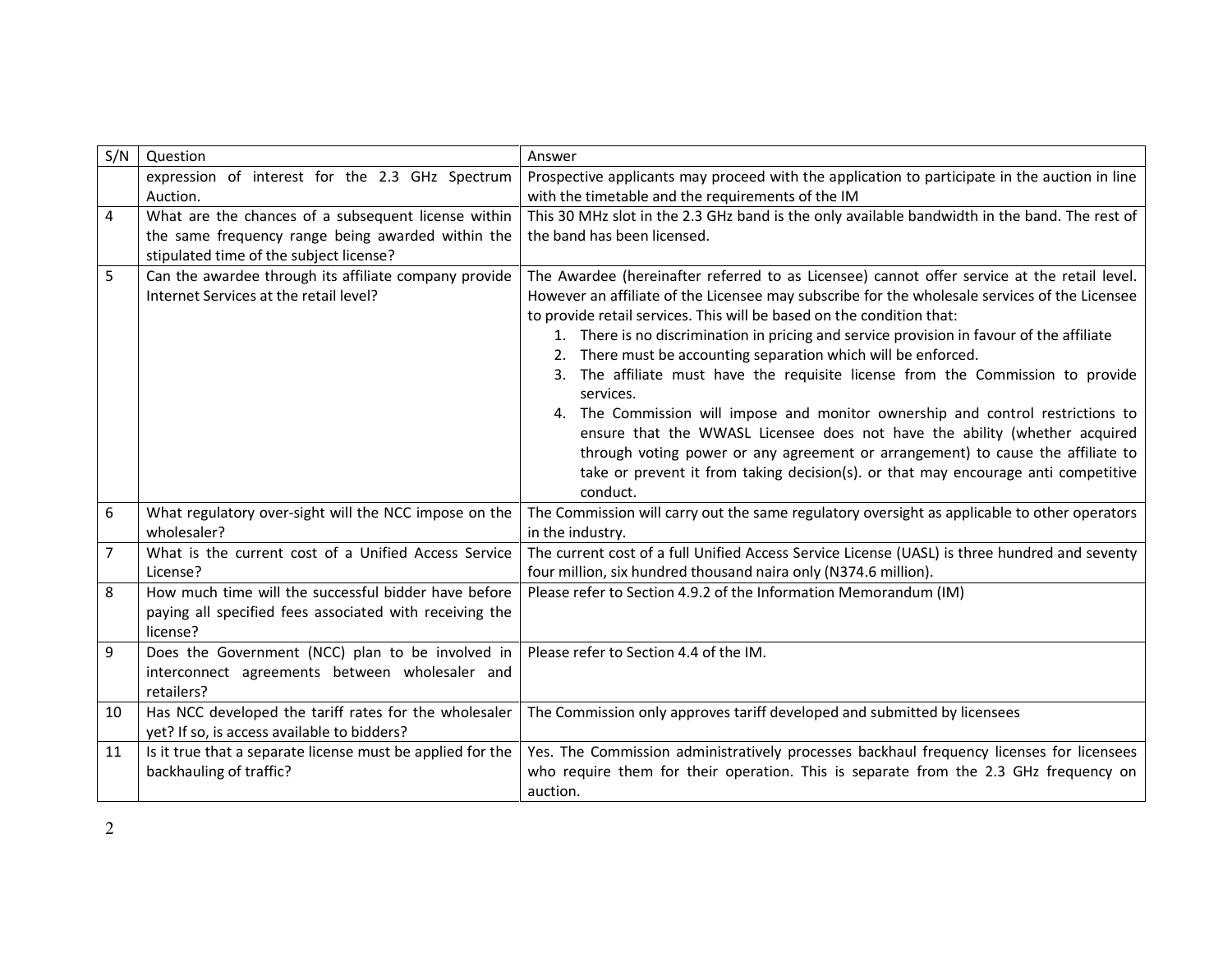| S/N | Question                                                                                                       | Answer                                                                                                                                                 |
|-----|----------------------------------------------------------------------------------------------------------------|--------------------------------------------------------------------------------------------------------------------------------------------------------|
| 12  | How long would it take to refund the bidding money?                                                            | Refunds will be made not later than 30 days of notification of failure to qualify.                                                                     |
| 13  | Is there a requirement for local participation?                                                                | In line with the terms of the IM, applicants must be registered with Corporate Affairs                                                                 |
|     |                                                                                                                | Commission (CAC) to participate.                                                                                                                       |
| 14  | How does NCC view partnership with Foreign entities?                                                           | NCC does not have any objection to partnering with Foreign entities.                                                                                   |
| 15  | What (if any) tax incentives and import waivers for                                                            | None                                                                                                                                                   |
|     | Equipment will be available for the winner? We kindly                                                          |                                                                                                                                                        |
|     | request NCC share details at this time.                                                                        |                                                                                                                                                        |
|     |                                                                                                                |                                                                                                                                                        |
| 16  | Is Submission of expression of interest necessary to                                                           | No                                                                                                                                                     |
|     | submit an application by Feb 7 due date?                                                                       |                                                                                                                                                        |
| 17  | Is a business plan or any technical write up required for                                                      | No                                                                                                                                                     |
|     | pre-qualification?                                                                                             |                                                                                                                                                        |
| 18  | What criteria will NCC use to pre-approve?                                                                     | Please refer to Section 2.5 of the IM                                                                                                                  |
| 19  | What license, if any, will be required to be a retail                                                          | Any License issued by the Commission which has 'Scope' and' Limitations' that permits it to                                                            |
|     | provider?                                                                                                      | render service at the retail level. It must be noted however that for licenses which permit the                                                        |
|     |                                                                                                                | provision of services at both wholesale and retail levels, the Commission will strictly enforce                                                        |
|     |                                                                                                                | accounting separation.                                                                                                                                 |
| 20  | Clarification is required on whether a successful bidder                                                       | No. A successful bidder without a UASL license will be issued a WWASL license upon                                                                     |
|     | who does not have a UASL may be permitted to partner                                                           | payment of the specified fees.                                                                                                                         |
|     | with an existing operator who holds such UASL, as an                                                           |                                                                                                                                                        |
|     | alternative to paying the N155m stipulated in the IM                                                           |                                                                                                                                                        |
| 21  | There are 3 other existing licensees in the 2.3GHz band.<br>We seek the Commission's clarification on what the | The 3 existing licensees in the band are like any other licensee and will continue to offer<br>services in line with their existing license conditions |
|     | role and status of such existing licensees will be                                                             |                                                                                                                                                        |
|     | following the allocation of the remaining slots to a                                                           |                                                                                                                                                        |
|     | Wireless Wholesale Access Service Licensee (WWASL)                                                             |                                                                                                                                                        |
|     | Clarification is required particularly in view of the fact                                                     |                                                                                                                                                        |
|     | that the existing 2.3GHz licensees all currently offer                                                         |                                                                                                                                                        |
|     | high speed internet broadband services for retail                                                              |                                                                                                                                                        |
|     | purposes.                                                                                                      |                                                                                                                                                        |
| 22  |                                                                                                                | We seek clarification on the status of existing   The submarine cable infrastructure and landing station licensees will continue to provide            |
|     |                                                                                                                | international submarine cable infrastructure and their services based on their license conditions. The WWASL licensee may be a subscriber of           |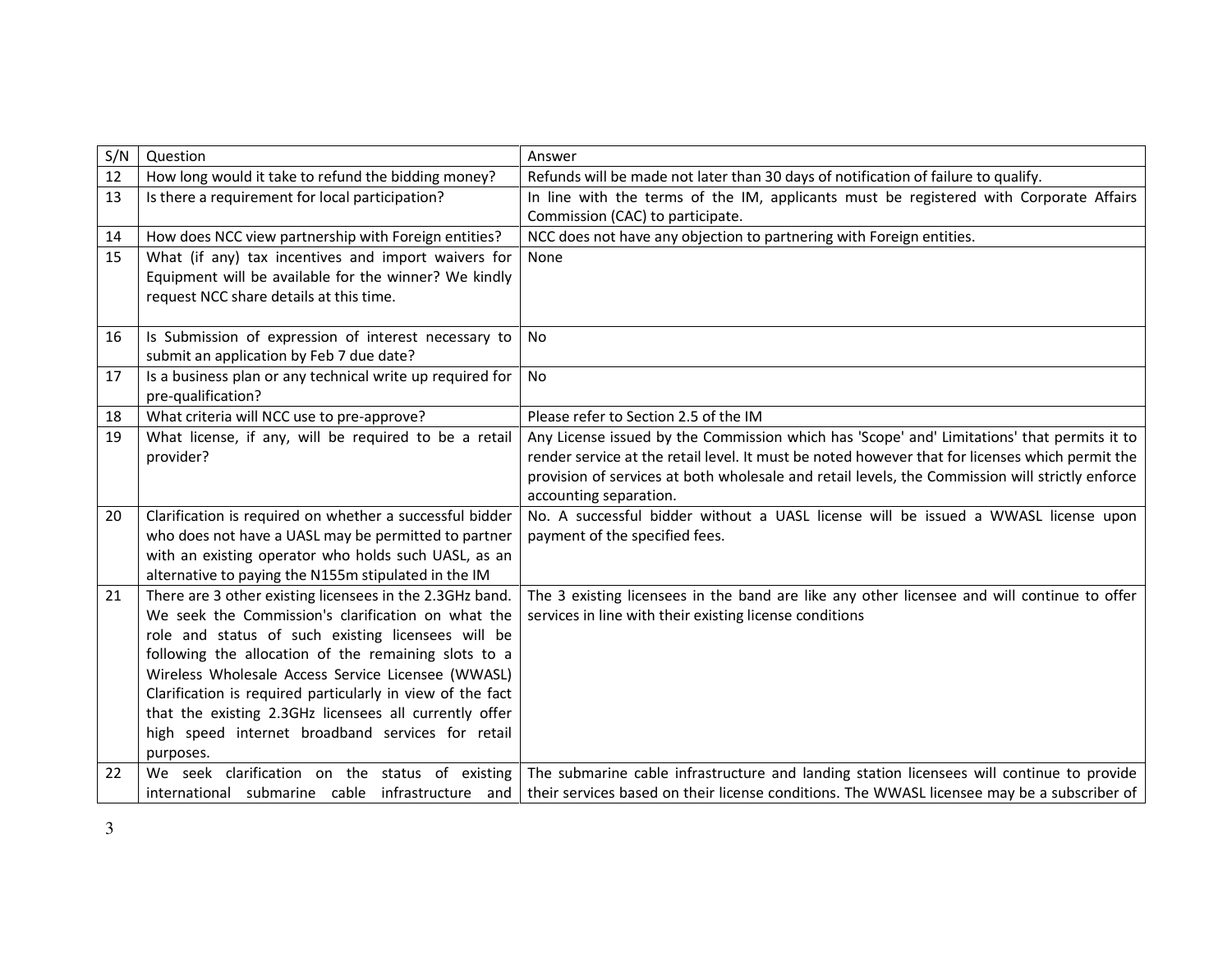| S/N | Question                                                                                                     | Answer                                                                                                                                            |
|-----|--------------------------------------------------------------------------------------------------------------|---------------------------------------------------------------------------------------------------------------------------------------------------|
|     | landing station licensees who already provide both                                                           | the Submarine cable infrastructure and landing station licensees for bulk International                                                           |
|     | wholesale and retail broadband services to the market.                                                       | bandwidth. They are playing in different segments of the market.                                                                                  |
| 23  | How will they be affected by the WWASL licensee?<br>We seek clarification regarding the alignment of the     | The Commission does not envisage any prejudice.                                                                                                   |
|     | proposed WWASL and existing UASL. We would                                                                   |                                                                                                                                                   |
|     | appreciate the Commission's clarification on measures                                                        |                                                                                                                                                   |
|     | to be implemented to prevent existing UASL holders                                                           |                                                                                                                                                   |
|     | being unfairly prejudiced by the WWASL.                                                                      |                                                                                                                                                   |
|     |                                                                                                              |                                                                                                                                                   |
|     | We seek the Commission's confirmation that the                                                               | The band is free and available nationwide. Please also see Section 5.6 of the IM                                                                  |
| 24  | proposed 2.3GHz band for auction will be free and clear                                                      |                                                                                                                                                   |
|     | nationwide. We would appreciate clarification on NCC's                                                       |                                                                                                                                                   |
|     | strategy to ensure the availability of the proposed band                                                     |                                                                                                                                                   |
|     | nationwide.                                                                                                  |                                                                                                                                                   |
| 25  | We seek the Commission's clarification whether the                                                           | Third party litigation is not envisaged. However in the unlikely event of a third party litigation                                                |
|     | license fees paid will be refunded by the Commission in                                                      | that prevents the successful bidder from commencing service, the license fee will be                                                              |
|     | the event that 3rd party litigation in respect of the<br>allocated 2.3GHz band renders the spectrum unusable | refunded if the winner so desires                                                                                                                 |
|     | for the successful bidder. We respectfully believe the                                                       |                                                                                                                                                   |
|     | Commission should give serious consideration to that                                                         |                                                                                                                                                   |
|     | eventuality.                                                                                                 |                                                                                                                                                   |
| 26  | We seek the Commission's confirmation as to whether                                                          | Yes the reasons will be provided                                                                                                                  |
|     | the Reasons why an applicant for the 2.3GHz license                                                          |                                                                                                                                                   |
|     | failed to Prequalify after the NCC's assessment will be                                                      |                                                                                                                                                   |
|     | provided.                                                                                                    |                                                                                                                                                   |
|     | Furthermore, in the event that the factors disqualifying                                                     | For purposes of fairness and equity there is no provision for remedial actions.                                                                   |
|     | an applicant are rectifiable; would the NCC allow                                                            |                                                                                                                                                   |
|     | additional time for the rectification/regularization of                                                      |                                                                                                                                                   |
|     | the deficiency?                                                                                              |                                                                                                                                                   |
| 27  |                                                                                                              | Bearing in mind the regulatory restrictions around the $ $ The Commission is not making provisions for local entities to source foreign exchange. |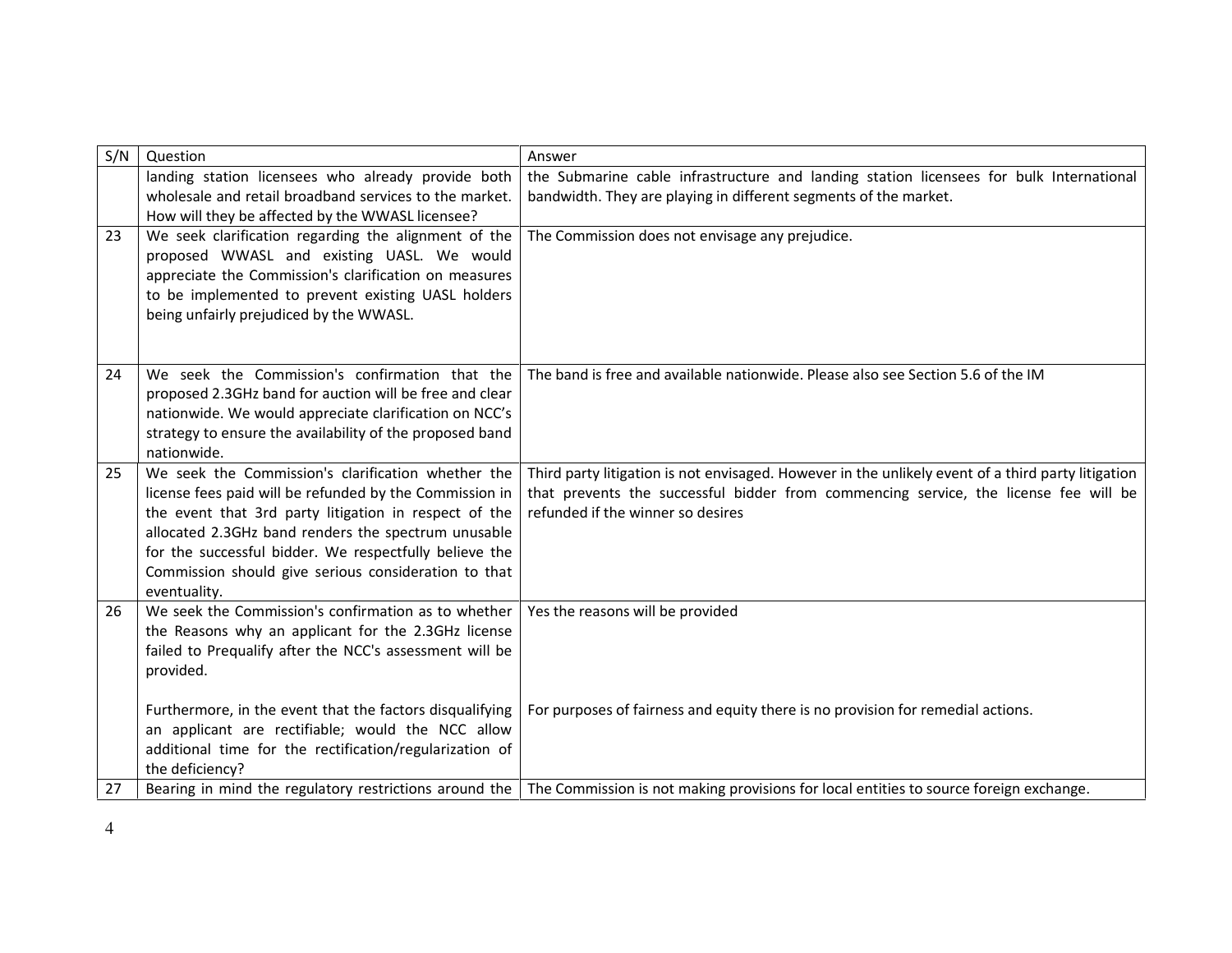| S/N | Question                                                                                                                                                                                                                                                                                                                                                                                  | Answer                                                                                                                                                             |
|-----|-------------------------------------------------------------------------------------------------------------------------------------------------------------------------------------------------------------------------------------------------------------------------------------------------------------------------------------------------------------------------------------------|--------------------------------------------------------------------------------------------------------------------------------------------------------------------|
|     | conduct of capital intensive transactions in foreign<br>currency, we seeks the Commission's clarification on<br>what provisions will be made for local entities to source<br>for Foreign Exchange. To this end, we seek NCC's<br>confirmation whether payment of the Naira equivalent<br>of requisite fees will be considered; as was adopted for<br>the 3G license payments in the past. | Please see answer to Question 2                                                                                                                                    |
| 28  | Bearing in mind that some operators already have<br>3.5GHz with UASL which they use to deliver the same<br>TDD service at retail level (Integrated Structure); we<br>seek clarification on how the Commission proposes to<br>separate this from the 2.3GHz wholesale-only model,<br>especially since the same core and charging system may<br>be used in both instances.                  | The 2.3 GHz and 3.5 GHz are separate licenses. Accounting separation between both licenses<br>will be enforced.                                                    |
| 29  | We are concerned that the 2.3GHz WWASL auction may<br>change the model already used for 3.5GHz. We thus<br>seek the Commission's clarification on what will happen<br>to the integrated service on 3.5GHz.                                                                                                                                                                                | 2.3 GHz and 3.5 GHz are different licenses that will run independently.                                                                                            |
| 30  | which licensees<br>We<br>seek clarification<br>on<br>will be allowed Ownership of customer premise<br>equipment - the 2.3GHz wholesaler or the retailer?                                                                                                                                                                                                                                  | This is dependent on the business model of the wholesaler.                                                                                                         |
| 31  | clarification on which licensees will be<br>seek<br>We<br>allowed ownership of requisite charging systems $-$ the<br>2.3GHz wholesaler or the retailer?                                                                                                                                                                                                                                   | Depending on business model, the requisite charging systems can either be owned by the<br>Wholesaler or both can have separate charging systems.                   |
| 32  | We seek clarification on whether the Commission will<br>consider revenue split between wholesaler and retailer<br>following the WWASL. We would appreciate further<br>information on how the revenue share will be<br>determined, considering the investment required on                                                                                                                  | The Commission does not envisage that revenue sharing will be applicable in the relationship<br>between the WWASL Licensee and the retail level service providers. |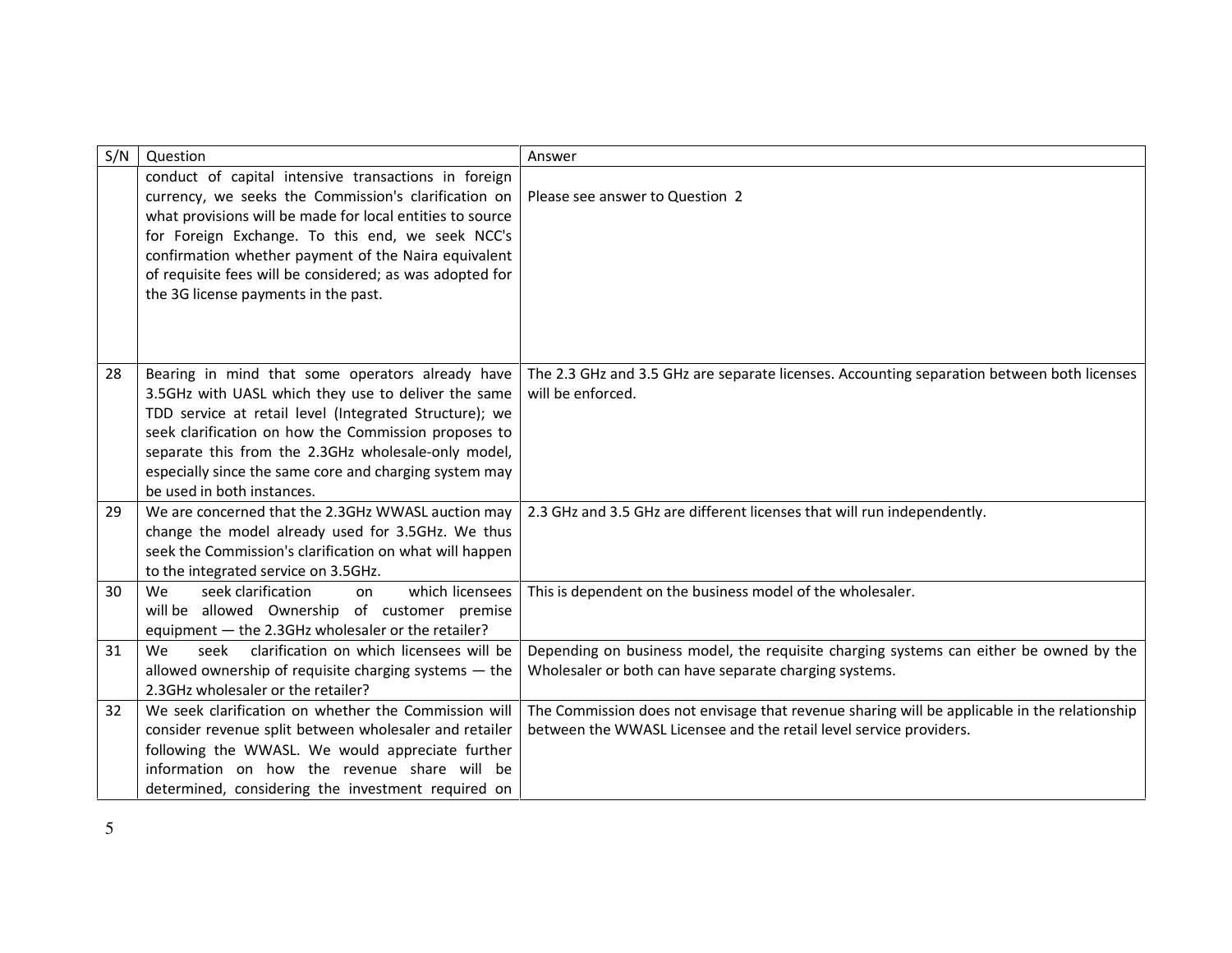| S/N | Question                                                                                                                | Answer                                                                              |
|-----|-------------------------------------------------------------------------------------------------------------------------|-------------------------------------------------------------------------------------|
|     | the wholesaler's side.                                                                                                  |                                                                                     |
|     |                                                                                                                         |                                                                                     |
| 33  | We note that the proposed term for the WWASL is 10                                                                      | The license tenure is not divergent from what applies to some other licenses of the |
|     | years; we are concerned that this appears divergent                                                                     | Commission. This license is based on 10 years tenure which is renewable.            |
|     | from the 15-year term applied for previous licenses. We                                                                 |                                                                                     |
|     | thus seek the Commission's confirmation whether an                                                                      |                                                                                     |
|     | extension of the proposed term from 10 to 15 years will                                                                 |                                                                                     |
|     | be considered.                                                                                                          |                                                                                     |
| 34  | We seek the Commission's kind clarification whether                                                                     | The scope and limitation of the WWASL are defined in the WWASL license document     |
|     | the WWASL will be limited to wholesale wireless                                                                         | appended to the IM                                                                  |
|     | services or whether the scope will permit provision of                                                                  |                                                                                     |
|     | other services. It is our respectful view that the WWASL                                                                |                                                                                     |
|     | should not encompass services provided under the                                                                        |                                                                                     |
|     | UASL.                                                                                                                   |                                                                                     |
| 35  | We seek clarification on whether the WWASL licensee                                                                     | The licensee cannot operate as a retailer. Please see answer to Question 5.         |
|     | would be able to operate as or support a retail service                                                                 |                                                                                     |
|     | provider; as nothing in the Information Memorandum                                                                      |                                                                                     |
|     | appears to preclude such option.                                                                                        |                                                                                     |
| 36  | According to the IM, interested applicants are not                                                                      | There is a rollout obligation which will be strictly enforced.                      |
|     | required to submit technical and financial plans. Under                                                                 |                                                                                     |
|     | the circumstance, we would like to confirm measures                                                                     |                                                                                     |
|     | being put in place by the Commission to ensure that the<br>successful bidder, particularly, if it is a new entrant, has |                                                                                     |
|     | the technical and financial capabilities to satisfy the roll                                                            |                                                                                     |
|     | out targets specified in the IM.                                                                                        |                                                                                     |
| 37  | The IM indicates that an interested applicant could                                                                     | All the applicable acts are as specified in various sections of the IM              |
|     | forfeit the Intention to Bid Deposit (IBD) and be                                                                       |                                                                                     |
|     | disqualified from participating in the Auction.                                                                         |                                                                                     |
|     | Considering the significance of this penalty on the                                                                     |                                                                                     |
|     | applicant, the Commission is invited to specify acts that                                                               |                                                                                     |
|     | could lead to forfeiture of the IBD and disqualification                                                                |                                                                                     |
|     | of an applicant from the Auction, so as to guide all                                                                    |                                                                                     |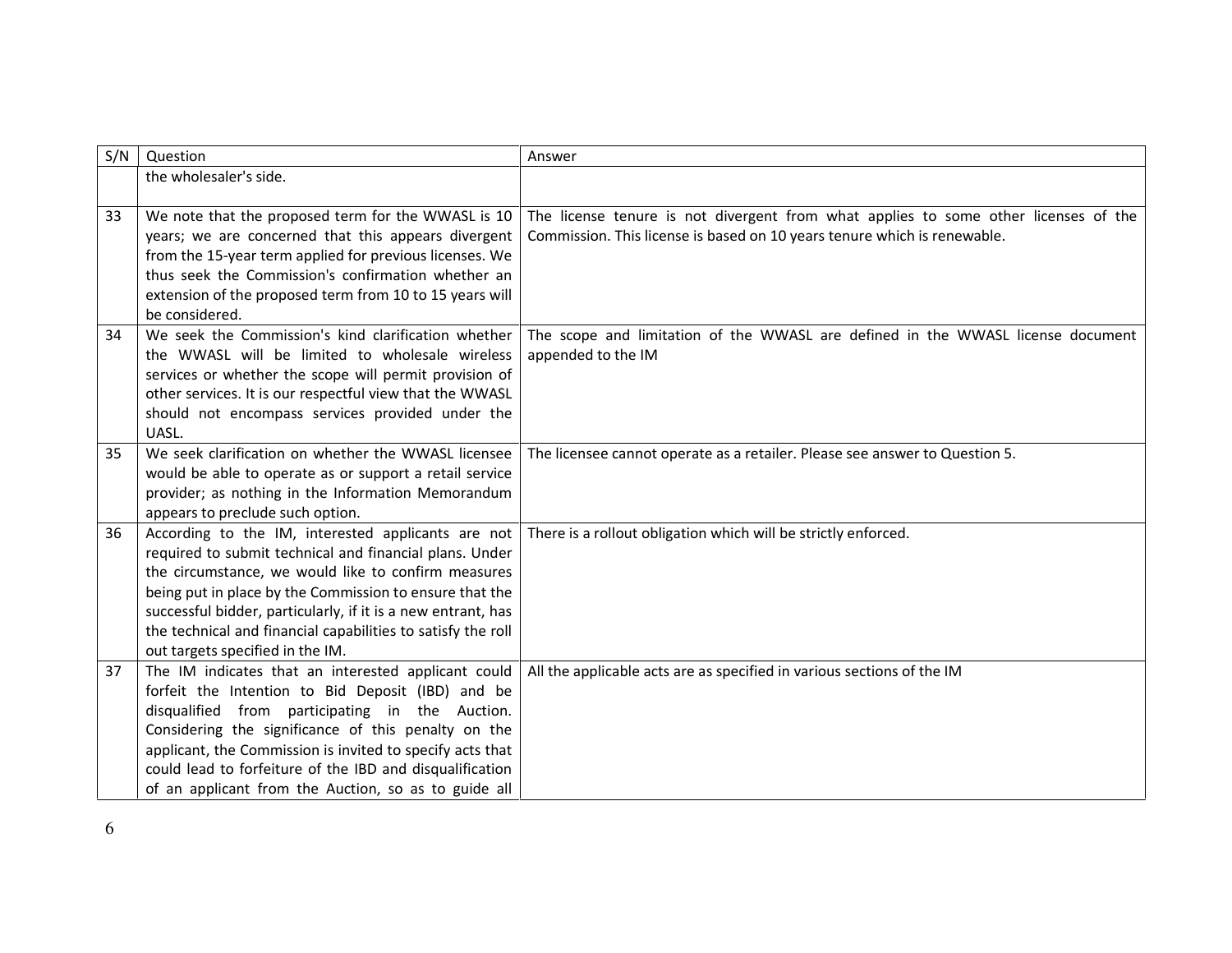| S/N | Question                                                  | Answer                                                                                      |
|-----|-----------------------------------------------------------|---------------------------------------------------------------------------------------------|
|     | stakeholders accordingly.                                 |                                                                                             |
|     |                                                           |                                                                                             |
| 38  | The IM specifies that applicants are required to notify   | This requirement applies to all licensed operators operating telecommunications networks in |
|     | Commission<br>of<br>the<br>any<br>cross-                  | Nigeria.                                                                                    |
|     | investments with other Licensed Network Operators in      |                                                                                             |
|     | Nigeria of 5% or more and of any other information of     |                                                                                             |
|     | which they are aware could give rise to Bidder            |                                                                                             |
|     | relationship issues. In order to avoid any ambiguity in   |                                                                                             |
|     | the interpretation of this provision, we request the      |                                                                                             |
|     | Commission to define the categories of companies          |                                                                                             |
|     | operating in the Communications Sector which would        |                                                                                             |
|     | be classified as 'Licensed Network Operators'             |                                                                                             |
| 39  | There are some uncertainties in the IM as to the market   | The scope and limitation of the WWASL are defined in the WWASL license document             |
|     | be served<br>by the successful<br>segments to             | appended to the IM                                                                          |
|     | bidder/licensee. In particular, it is unclear if the      |                                                                                             |
|     | successful bidder/licensee will provide wholesale         |                                                                                             |
|     | services (i.e. services to other telecommunications       |                                                                                             |
|     | companies) or will be allowed to provide services to      |                                                                                             |
|     | end users. It is important that this be clearly specified |                                                                                             |
|     | at this stage to guide prospective investors.             |                                                                                             |
| 40  | Given that there is only a slot available for Auction on  | The Commission does not expect any bidder to bid beyond its assessed bid value.             |
|     | the 2.3GHz Spectrum band, the Commission is               |                                                                                             |
|     | respectfully required to confirm measures being taken     |                                                                                             |
|     | to ensure that the Ascending Auction method to be         |                                                                                             |
|     | applied in the exercise does not result in the winning    |                                                                                             |
|     | bid becoming exceptionally high, in such a way as to be   |                                                                                             |
|     | detrimental to the capacity of the successful bidder to   |                                                                                             |
|     | meet the roll out targets.                                |                                                                                             |
|     |                                                           |                                                                                             |
|     |                                                           |                                                                                             |
|     |                                                           |                                                                                             |
|     |                                                           |                                                                                             |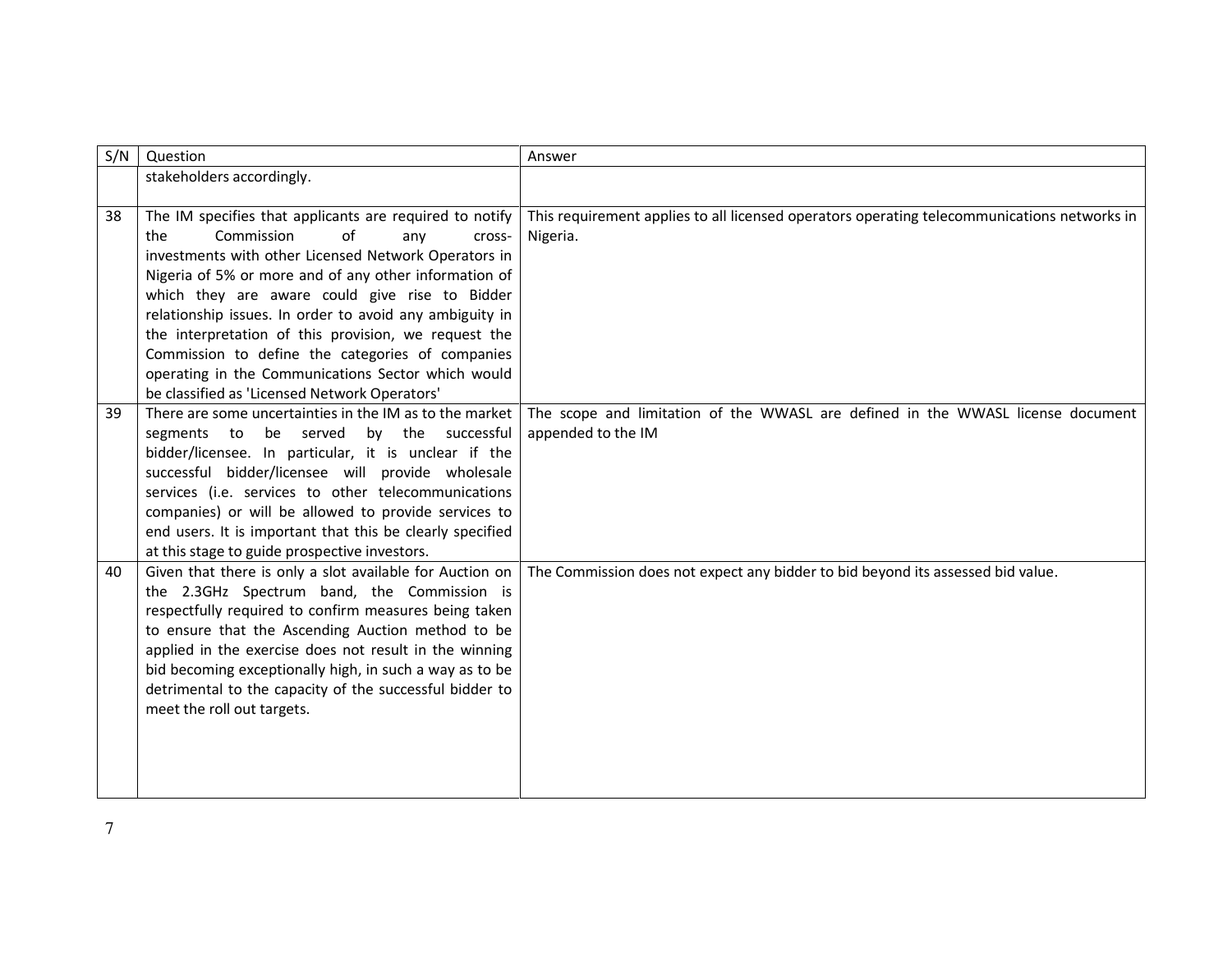| S/N | Question                                                                                                 | Answer                                                                                     |
|-----|----------------------------------------------------------------------------------------------------------|--------------------------------------------------------------------------------------------|
|     |                                                                                                          |                                                                                            |
|     |                                                                                                          |                                                                                            |
| 41  | The IM specifically indicates that the successful bidder                                                 |                                                                                            |
|     | shall be encouraged to enter into roaming arrangement                                                    |                                                                                            |
|     | with other existing operators to offer ubiquitous and                                                    |                                                                                            |
|     | seamless communication services across the country.                                                      |                                                                                            |
|     | It is unclear if an operator that is licensed to provide                                                 | National roaming enables an operator to expand its reach. Therefore such operator who is   |
|     | wholesale services has need for national roaming,                                                        | licensed to develop the network may still require strategies to expand reach, in this case |
|     | especially considering Condition 23 of the WWASL                                                         | through roaming.                                                                           |
|     | which states that the "licensee shall only render                                                        |                                                                                            |
|     | services to licensed operators"                                                                          |                                                                                            |
|     |                                                                                                          |                                                                                            |
|     | Can it be taken that the successful conclusion of the                                                    | Authorisation for national roaming already exists for applicable license categories        |
|     | 2.3GHz Spectrum Licence Auction will usher in a                                                          |                                                                                            |
|     | national roaming regime for all interested operators?                                                    |                                                                                            |
| 42  | The IM states that sanction would be imposed on the                                                      | Depending on the circumstances, the Commission reserves the right to apply any of the      |
|     | successful bidder should it fail to roll out services after                                              | provisions as appropriate.                                                                 |
|     | 12 months from the date of award of the 2.3GHz                                                           |                                                                                            |
|     | Spectrum Licence. We also observe that under                                                             |                                                                                            |
|     | Condition 20.1 of the WVVASL, one of the conditions<br>fixed by the Commission for suspension or license |                                                                                            |
|     | revocation is where a Licensee does not fulfill the                                                      |                                                                                            |
|     | Network Roll Out Implementation as determined by the                                                     |                                                                                            |
|     | Commission. The Commission is invited to clarify which                                                   |                                                                                            |
|     | of the two proposed regulatory actions will apply in the                                                 |                                                                                            |
|     | circumstance.                                                                                            |                                                                                            |
| 43  | The IM indicates that the Commission could request for                                                   | These include circumstances that could lead to conflict of interest and circumstances that |
|     | the replacement of a member of the Bid Team of an                                                        | the Commission considers may jeopardise the integrity of the auction process.              |
|     | interested applicant but there was no mention of                                                         |                                                                                            |
|     | circumstances that could warrant this development. To                                                    |                                                                                            |
|     | assure transparency and fairness in the process, the                                                     |                                                                                            |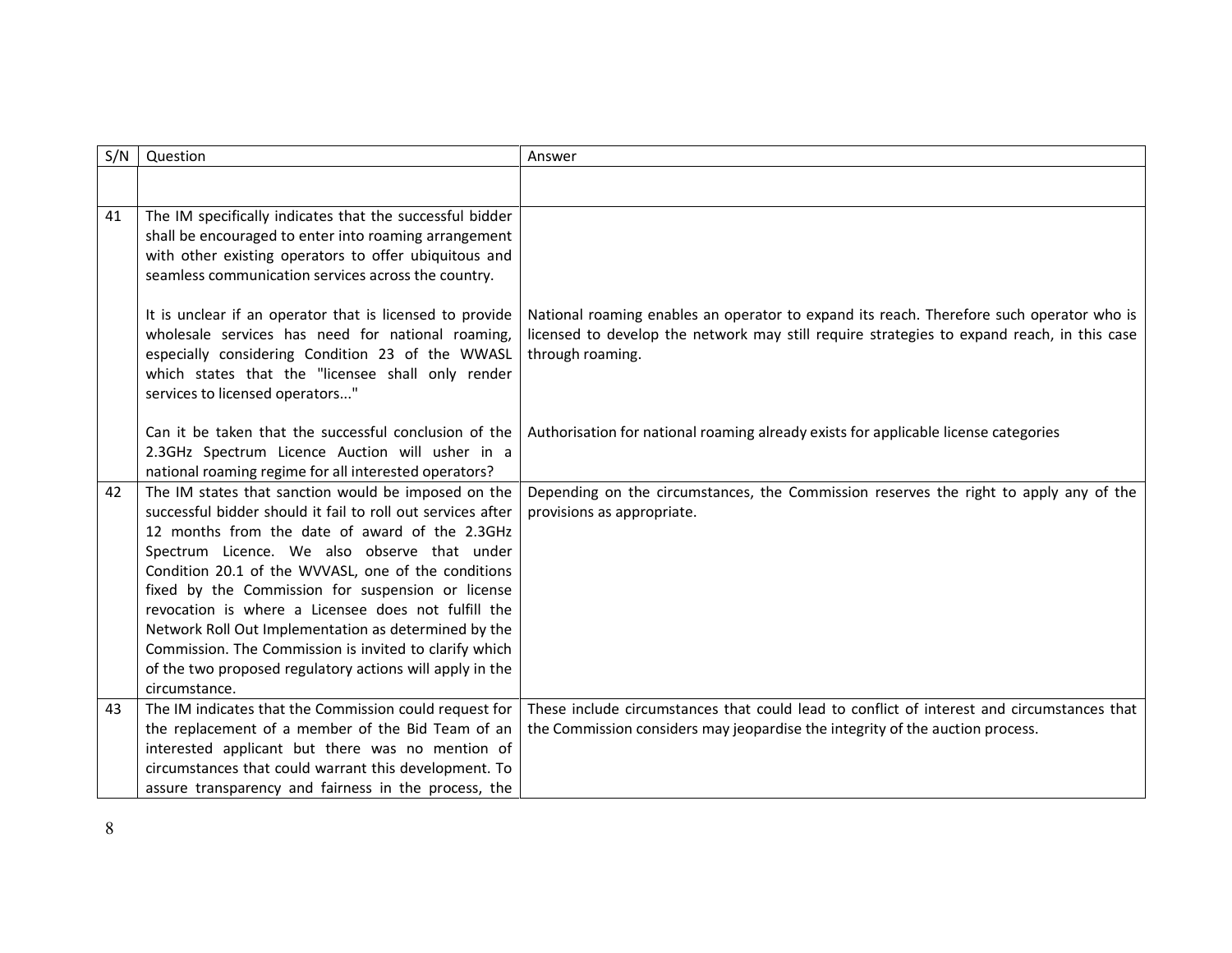| S/N | Question                                                                           | Answer                                                                                                                                       |
|-----|------------------------------------------------------------------------------------|----------------------------------------------------------------------------------------------------------------------------------------------|
|     | Commission is respectfully requested to specify                                    |                                                                                                                                              |
|     | circumstances that would warrant such replacement.                                 |                                                                                                                                              |
| 44  | In Section 6.5.3 of the IM, the document referred to an                            | The meaning of Auction Team is the Commissions team reposed with the responsibility of                                                       |
|     | Auction Team without defining same anywhere in the                                 | managing the auction which includes the Auction Overseer, the Auction Manager, the                                                           |
|     | document. The Commission is invited to define in                                   | Auction Administrator and other persons mandated by the Commission to be involved in the                                                     |
|     | Appendix A 'Glossary of Terms' the composition of the                              | auction process.                                                                                                                             |
|     | Auction Team.                                                                      |                                                                                                                                              |
| 45  | The IM also indicates that financial penalty would be<br>interested<br>whose<br>on | The financial penalty to be imposed shall be at the discretion of the Commission, but<br>cumulatively, this will not exceed the bid deposit. |
|     | imposed<br>applicants<br>representatives fail to abide by the rules of the 2.3GHz  |                                                                                                                                              |
|     | Spectrum Auction. It is considered proper that the                                 |                                                                                                                                              |
|     | financial penalties be specified.                                                  |                                                                                                                                              |
| 46  | The IM provides templates and forms to be utilized by                              |                                                                                                                                              |
|     | applicants to file their application to partake in the                             |                                                                                                                                              |
|     | Spectrum Auction. We would like to confirm:                                        |                                                                                                                                              |
|     |                                                                                    |                                                                                                                                              |
|     | i. If significant or material compliance with the                                  | To ensure fairness and equality in the treatment of all applicants, the Commission reiterates                                                |
|     | templates provided is acceptable;                                                  | that it requires applicants to fully comply with the templates provided. This is particularly                                                |
|     |                                                                                    | imperative as a determination of what constitutes 'significant' or 'material' compliance may                                                 |
|     |                                                                                    | be challenged as being subjective in the present circumstances.                                                                              |
|     | Whether photocopies of the incorporation<br>ii.                                    | Considering the challenges that companies sometimes experience in the process of obtaining                                                   |
|     | documents requested in Section 73.2 would suffice or                               | Certified True Copies (CTC) of incorporation documents, the Commission will accept                                                           |
|     | the documents should be Certified True Copies?                                     | photocopies of the documents listed in Section 7.3.2 of the IM. The Commission however                                                       |
|     |                                                                                    | reserves the right to conduct a due diligence on the applicants at the Corporate Affairs                                                     |
|     |                                                                                    | Commission (CAC).                                                                                                                            |
|     |                                                                                    |                                                                                                                                              |
| 47  | By virtue of Condition 23 of the WWASL, the successful                             | For purposes of provision of services by the Wholesale Wireless Access Service Licensee, the                                                 |
|     | bidder/licensee is authorized to construct, maintain,                              | stakeholders currently referred to as 'Retail Service Providers' are the Internet Service                                                    |
|     | operate and use a network consisting of a mobile                                   | Providers (ISPs) and any other license category that the Commission may establish in the                                                     |
|     | communications<br>fixed<br>wireless<br>system,                                     | future.                                                                                                                                      |
|     | telecommunications systems, or a combination of any                                |                                                                                                                                              |